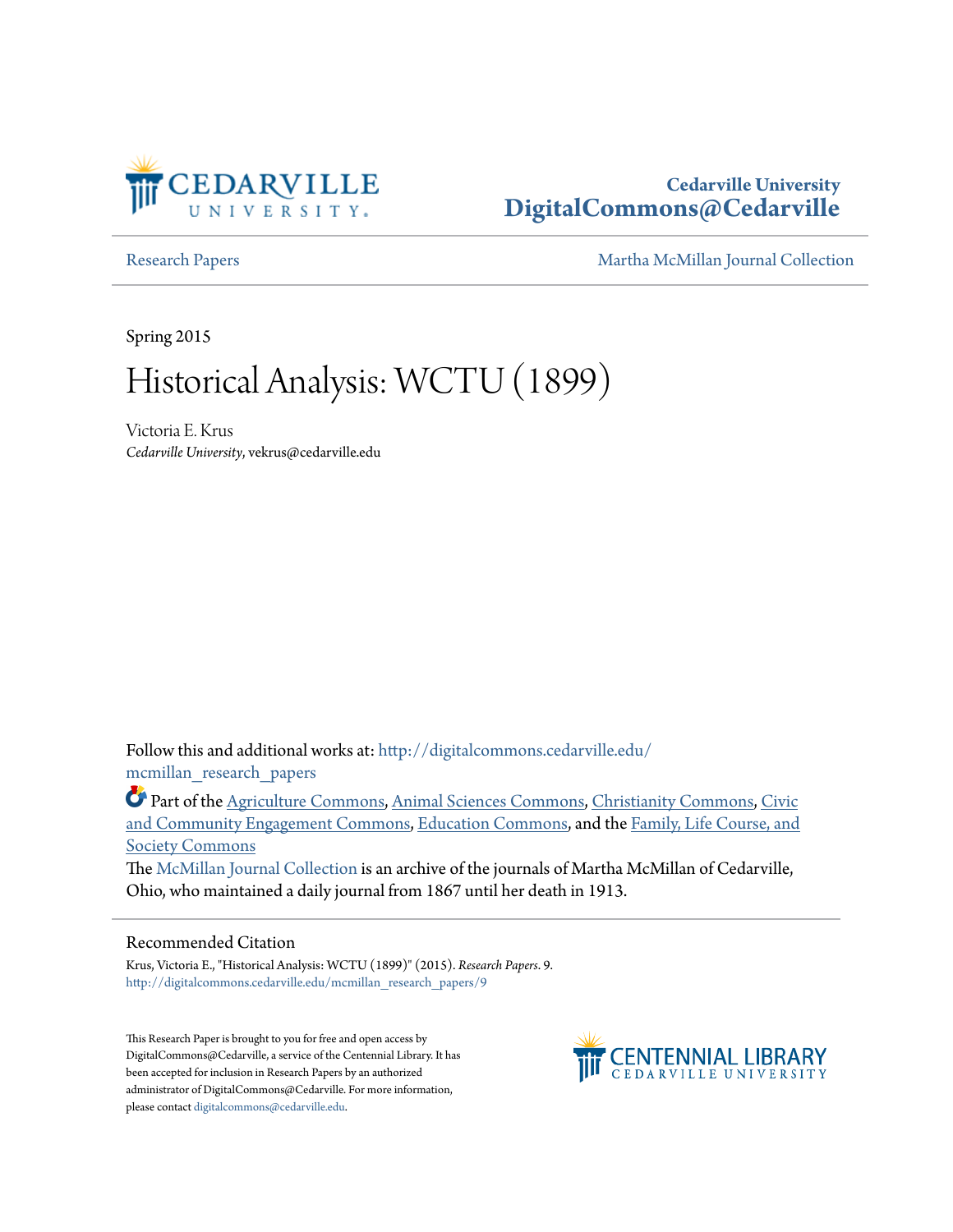#### Historical Analysis: WCTU (1899 – Travel Diary – Indiana)

#### Victoria Krus

#### 2015

In June of 1899, Martha McMillan traveled to Lyons, Indiana where she visited family. During her stay, she attended a WCTU meeting and gave a lengthy speech about the importance of good, moral mothers in the home. Several times throughout her journals, Martha references different social gatherings, meetings, elections, and conventions held by the WCTU. The organization seems to have played a large role in her life. With this in mind, more knowledge about the WCTU will provide insight into Martha's beliefs and convictions.

The Woman's Christian Temperance Union, or the WCTU, was founded in Cleveland, Ohio in November 1874. Annie Wittenmyer became the first president of the organization and established 1,000 local groups as well as a journal titled *Our Union*. When Wittenmyer opposed adding suffrage and abstinence from alcohol to the groups' platform in 1879, Frances Willard replaced her. Willard helped make the WCTU "one of the largest and most influential women's groups of the 19<sup>th</sup> century by expanding its platform to campaign for labor laws, prison reform and suffrage"("Woman's Christian Temperance Union"). After Willard's death in 1898, the WCTU shifted their main focus to prohibition.

The organization worked hard to make life better for the lower class (Gusfield 223). Joseph Gusfield writes in his article, which traces a 100-year history of the WCTU, that "the American temperance movement during the nineteenth century was a part of a general effort toward the improvement of the worth of the human being through improved mortality as well as economic conditions"(Gusfield 222-23). The WCTU worked to "secure penal reform, to shorten working hours and raise wages for workers, and to abolish child labor" (Gusfield 223). They also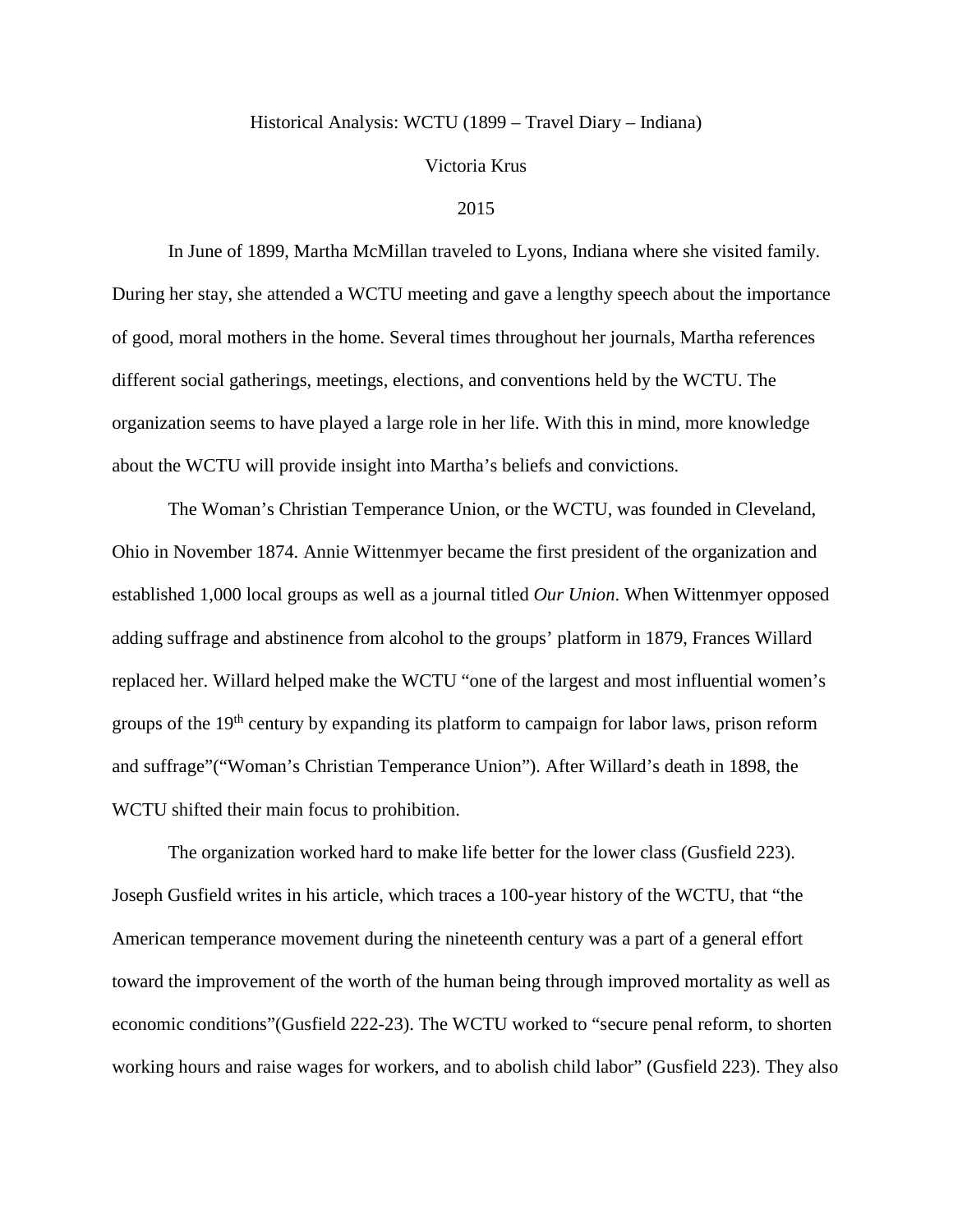attempted to create legislation that would protect working girls being exploited by men (Gusfield 223). The Knights of Labor came alongside the WCTU to support the temperance movement after the WCTU gave their support to the labor movement (Gusfield 224). Gusfield notes that all of these efforts in moral reform are hard to separate from Christianity: "Prison reform, for example, was stressed as a way to rehabilitate character, to convert men to Christianity, and to prevent the suffering of prisoners" (Gusfield 224).

Willard encouraged women to use their homemaking skills and their position in the home to make social change. She helped create a campaign of "social housekeeping" which "invoked traditional feminine values of domesticity and yet could be used to justify women's public involvement in any number of social issues: alcohol temperance, domestic violence, labor justice, and women's suffrage"(Beard 55). In 1882, they started the Kitchen Gardens Department to train girls "in the arts of cooking and household management" in hopes that young women could receive jobs as housemaids and avoid city life (Gusfield 224). Programs like the Kitchen Gardens Department made the movement seem more "home-like" by using the domestic strengths of the women involved (Beard 55).

Deanna Beard argues in her article that the success of the WCTU is because of how "its leadership effectively articulated the need for female public activism, as unusual as the measure seemed, as a reasonable response to the extraordinary dangers of alcohol intemperace"(Beard 53). The WCTU called on women who had a "duty to protect the family" and who were already using "emotional persuasion" to civilize men (53).

Martha McMillan believed these arguments and expounded upon these principles in the speech she gave at an Indiana WCTU meeting in July of 1899. She begins by encouraging the group by explaining to them that a small group with a clear focus can do more than a large group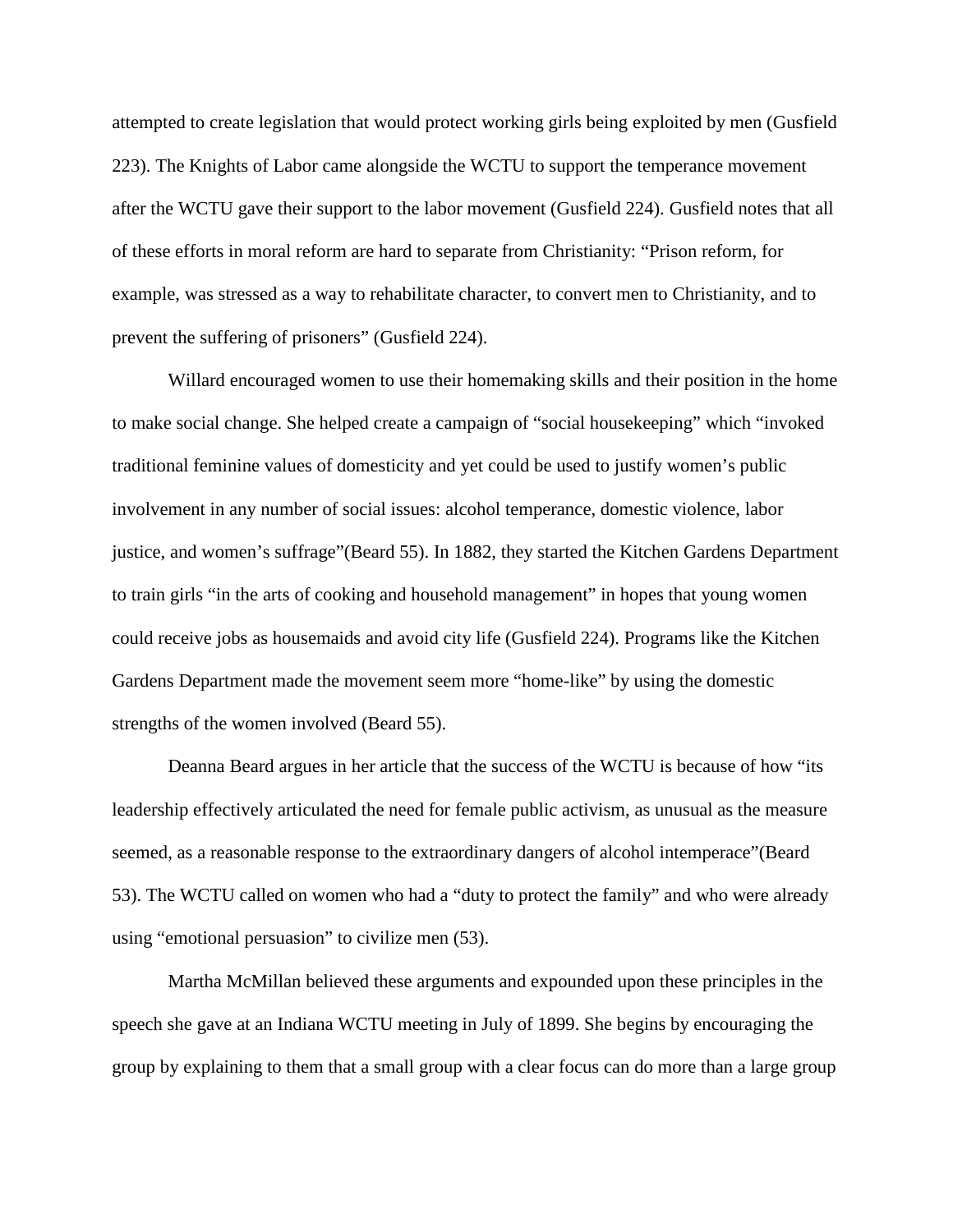without focus and expresses her sadness about Frances Willard's death. Martha begins to teach the women how they can create change within their homes and their towns. She believes that the mother's work holds great importance: "It is generally understood that a mother's work must begin at home. Madam Willard said it was only as a mother did her full duty in her own home that she is capable of doing anything of great value elsewhere."

Martha talks about the spiritual side of a mother's work. She says that the most important thing a mother can teach a child is to fear the Lord. She writes, "Teach a child to pray as soon as it can lisp its mother's name. Teach it to love and reverence the Bible. Teach them little texts. Teach them obedience." She shares stories of John Newton and young men in the country who remembered their mother's words about God at a young age and stresses the importance of teaching children to fear the Lord.

By understanding the beliefs and platforms of the WCTU, Martha's political stance becomes clearer. Readers have the ability to understand what issues were important to her and how she believed in a solution to those issues. Throughout her journals, Martha's faith and love for her family are apparent. It should not surprise readers to know that she was involved in the WCTU because the organization focused on the things that Martha cared for the most. After looking into the values of the WCTU, the theme of faith and family in Martha's life becomes clear. While she travelled in Indiana, she recorded every letter that she received from her children and often notes how anxious she is to get back to them. Throughout her journals, she makes references to Florence, who passed away at the young age of two, mourning the loss of her precious child for many years. These instances are scattered throughout her journals and are easy to miss among the daily farm records at times. But, Martha's involvement in the WCTU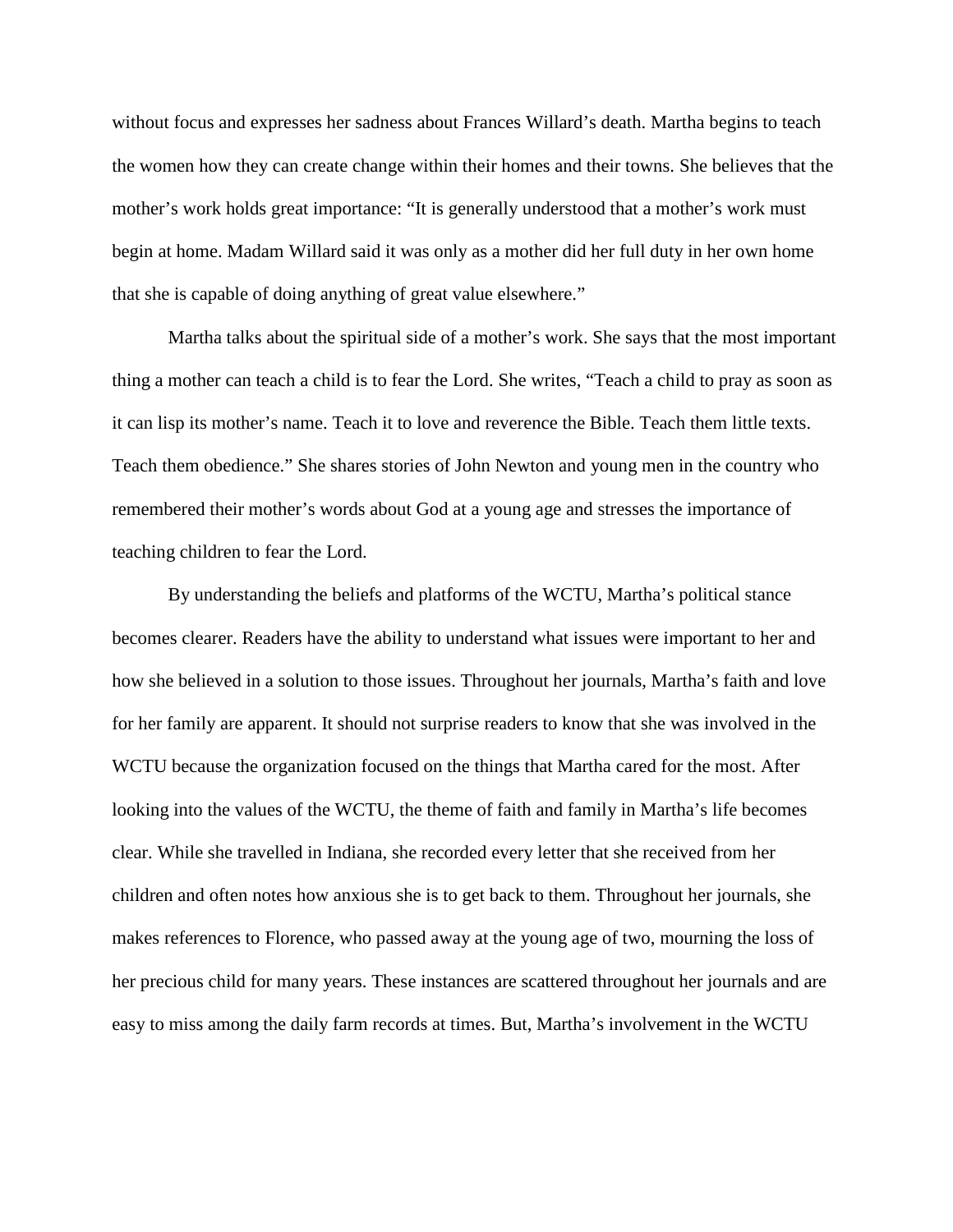makes it clear that above her farm and above her friends, Martha adored her family and depended on her faith.